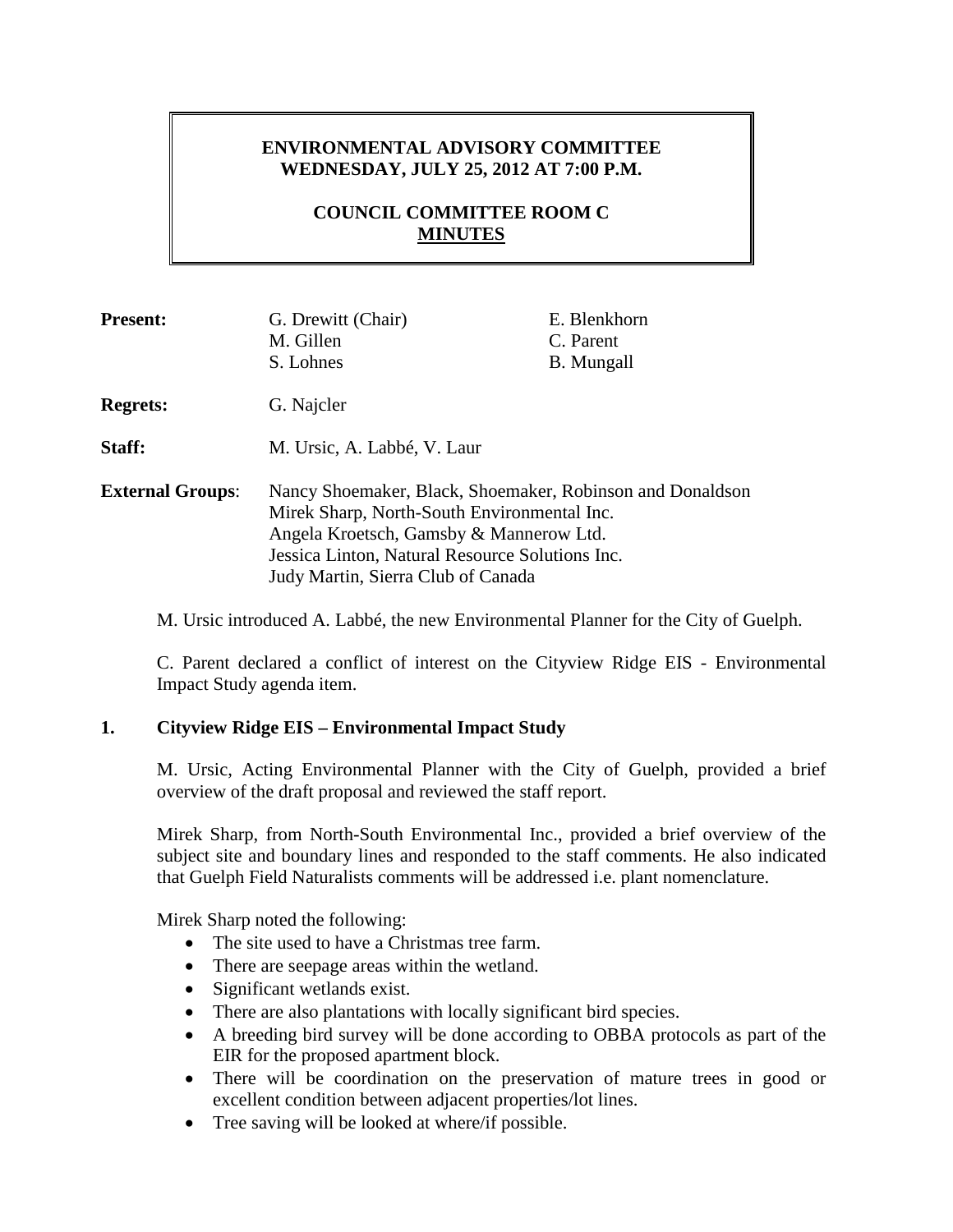Angela Kroetsch, from Gamsby & Mannerow Ltd., provided a brief overview of the original storm water management plan for the subject lands and spoke to the proposed revisions to the SWM plan in order to address GRCA's concerns. It was also noted that the groundwater flows in both directions from the drumlin divide.

General discussion took place and the consultants were available to respond to questions from the Environmental Advisory Committee.

The floor was opened to delegations.

## *Delegation:*

Judy Martin, on behalf of the Sierra Club of Canada, expressed the following concerns:

- That the GRCA has not signed off on the storm water management plan.
- The tree replacement ratio fails to compensate loss.
- The City's Tree Protection Policies and Guidelines (2008) are not being met.
- Recommended that EAC defer approval of the EIR and Addendum Letter.

General discussion took place and E. Blenkhorn noted the following:

- Milk snake is in the area- be aware during construction phase.
- Observed Cooper's Hawk in the winter
- Observed Red-Tailed Hawk
- There is an active coyote den
- Recommended consideration for the above during implementation.

Moved by M. Gillen and seconded by S. Lohnes

"That the Environmental Advisory Committee accept Environmental Impact Study and Addendum Letter prepared by North-South Environmental for 22-37 Cityview Drive (Cityview Ridge) subject to the following revisions (which may be provided in an Addendum) and approval by the City's Environmental Planner:

- Verification of plant nomenclature.
- Completion of breeding bird surveys according to OBBA protocols in the eastern cultural plantation.
- A summary of revisions to the SWM report and plans, particularly as they relate to protection of the creek's water quality, thermal regime and wetland water balance as outlined in the GRCA's comments, including:
	- Consideration of the ability of the Valleyhaven facility to adequately accommodate the proposed development.
	- Consideration of the hydro period and maintenance of the seeps.
- A revised EIS Figure 3 addressing the GRCA's comment #4 under Advisory pertaining to the slope stability setback (7 m).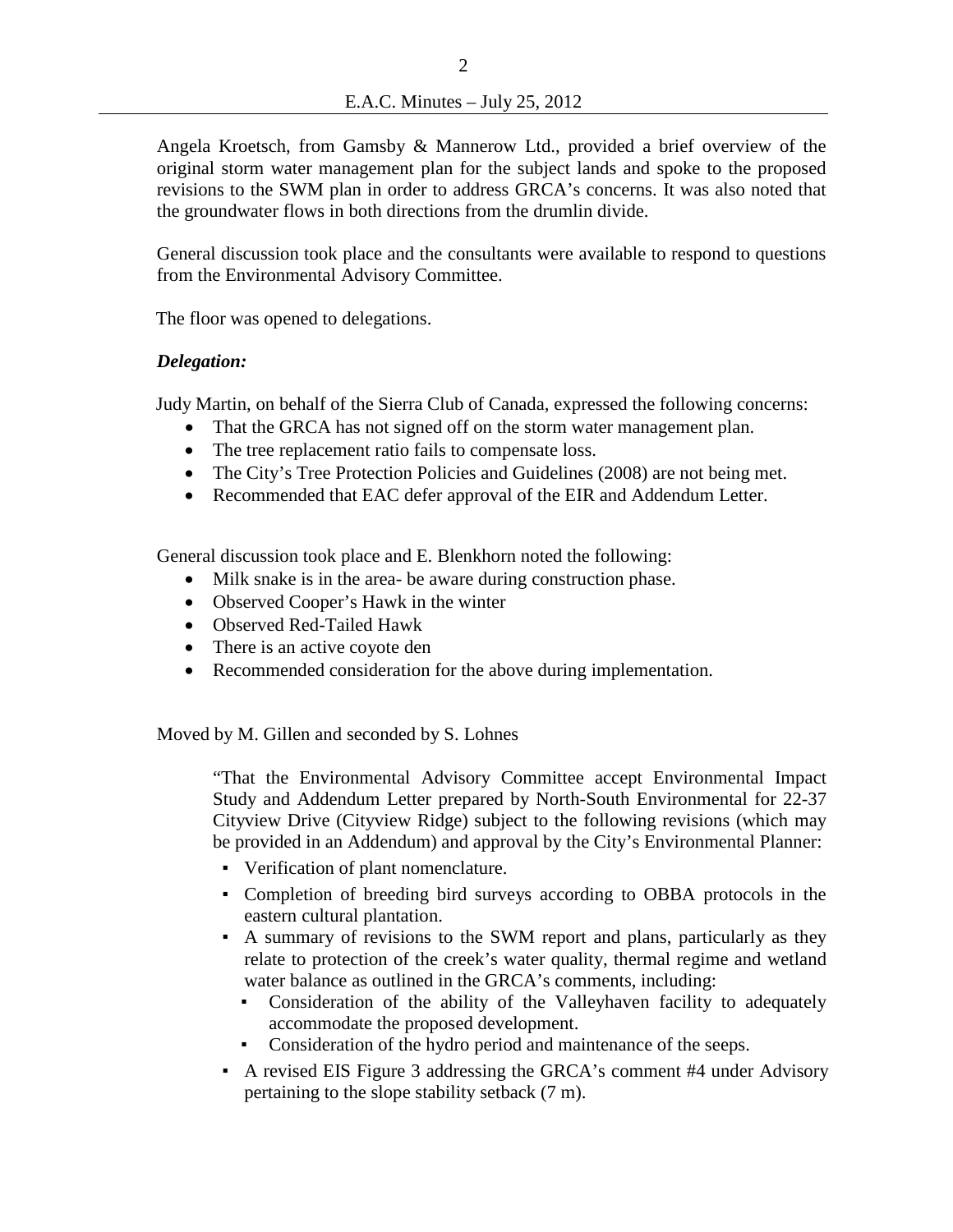- Emphasis on identifying opportunities for preservation of native trees in good or excellent condition, particularly along lot lines and in /near rear yards, through the EIR, by coordinating with adjacent landowners.
- Consider in the EIR edge management practices to address invasive species removal and replace with native plantings.

*1 member abstained* 

## **Motion Carried**

## **2. Cityview Drive EIS- Environmental Impact Study**

M. Ursic, Acting Environmental Planner with the City of Guelph, provided a brief overview of the draft proposal and reviewed the staff report.

Jessica Linton, from Natural Resource Solutions Inc., provided a brief overview of the history of the subject property and advised the Terms of Reference was approved by EAC in 2009. Jessica suggested that the EIS not be amended until the road alignment is confirmed.

M. Ursic noted the following:

- Look for milk snake when doing surveys.
- Look at what can be done for preservation of locally significant species.
- Requested data cards for ELC.

The floor was opened to delegations.

## *Delegation:*

Judy Martin, on behalf of the Sierra Club of Canada, expressed the following concerns:

- Concern for cultural woodland.
- The tree replacement ratio fails to compensate loss.
- The City's Tree Protection Policies and Guidelines (2008) are not being met.
- The road should not encroach into the wetland buffer.
- The need for protection and preservation of the Monarch Butterflies.

General discussion took place and the consultant was available to respond to questions from Environmental Advisory Committee.

C. Parent noted the following concerns to be addressed in the EIS:

- Pages are missing.
- Figure #5 overlay on air photo in the body of the report.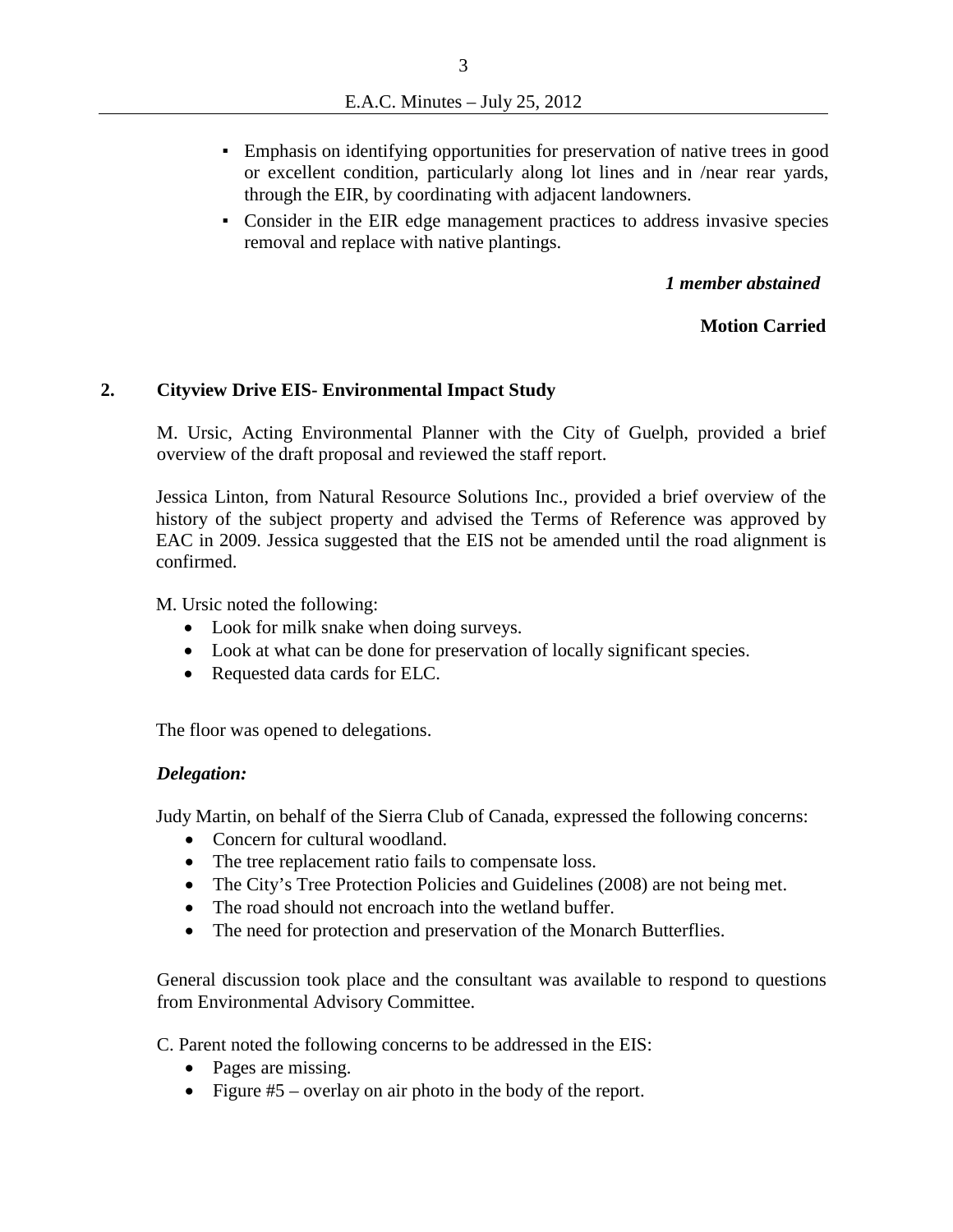- Page  $30$  elaborate what might be in the trees i.e. nesting, birds, wildlife (cavity of trees).
- Page 31 First paragraph grading wordsmith to clarify the meaning.
- Page  $32 -$ Line  $6 -$  statement about ESC's elaborate on wording for clarity.
- Page  $34 Top$  of page, first sentence, Section  $7.4.3 -$  need to elaborate mitigation measures to reduce salt.
- Pages  $36 \& 40$  induced impacts this warrants additional attention.
- Page  $39$  second paragraph, second sentence there should be some staging mentioned.
- Second paragraph, second sentence removal of buckthorn there should be some staging mentioned.
- Page 41 Section 8.3.2, first bullet ESC controls suggest intensive monitoring as opposed to periodic.

Moved by C. Parent and seconded by M. Gillen

"That the Environmental Advisory Committee defer making a decision on the Environmental Impact Study prepared by Natural Resource Solutions Inc. for 55 & 75 Cityview Drive until a revised EIS is submitted that addresses the above mentioned items as well as other EAC comments as were quoted in the July 25, 2012 Minutes."

> **Motion Carried -Unanimous-**

## **3. Correspondence and Information**

• There is no EAC meeting in August.

#### **4. Approval of Minutes from March 07, 2012**

Moved by C. Parent and seconded by E. Blenkhorn – "To accept the minutes as printed."

**Motion Carried -Unanimous-**

#### **Approval of Minutes from May 09, 2012**

Moved by M. Gillen and seconded by B. Mungall –

"To accept the minutes as amended:

• In agenda item #3 under Victoria Park Village 1159 Victoria Road EIR – Terms of Reference, change #7 bullet point in the Resolution to read as follows (see italics):